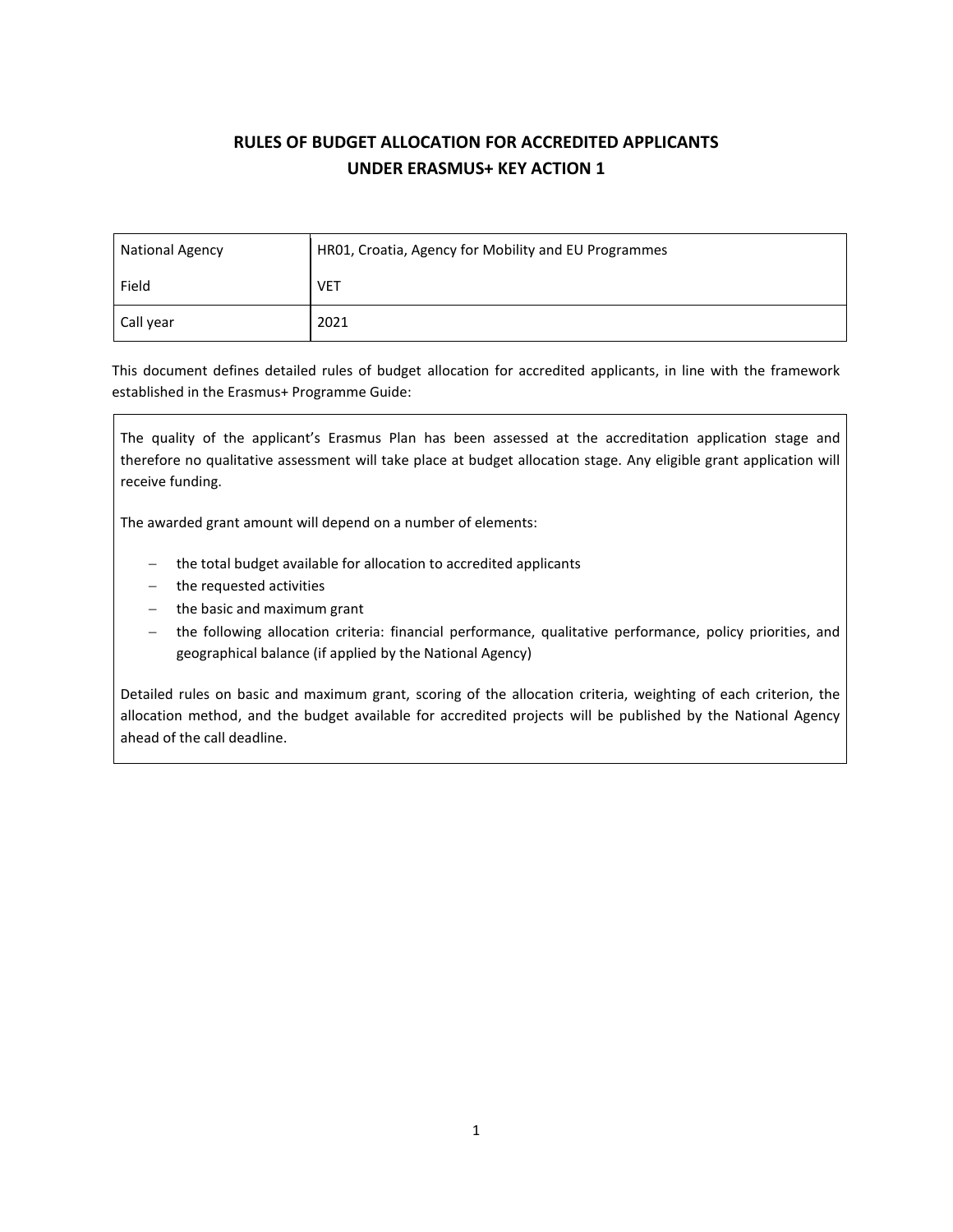# **1. AVAILABLE BUDGET**

|                                                 |  |  |  | Total budget available for allocation to | At least 2.197.927,00 EUR |
|-------------------------------------------------|--|--|--|------------------------------------------|---------------------------|
| $\sqrt{ }$ accredited applicants <sup>1</sup> : |  |  |  |                                          |                           |

The available budget will be apportioned between the applicable allocation criteria in the following way<sup>2</sup>:

| Basic grants and financial performance        | At least 700.000,00 EUR   |
|-----------------------------------------------|---------------------------|
| Qualitative performance and policy priorities | At least 1.400.000,00 EUR |

In addition, the following amount will be reserved for budget categories based on reimbursement of real costs:

In case of need, the National Agency may further increase the reserved amount. If part of the reserved funds is left unused, the National Agency may distribute them through a second allocation exercise.

# **2. ESTIMATING THE BUDGET REQUIRED TO IMPLEMENT THE REQUESTED ACTIVITIES**

The National Agency will calculate the budget required to implement activities requested by each applicant. The estimation of the required budget will be done on the basis of unit costs defined in the Programme Guide and historical data on grants for similar activities.

A standardised estimation cannot be performed for costs that are highly dependent on each specific case, namely inclusion support for participants and exceptional costs. Requests for these types of costs will be assessed based on the description, justification and estimated amount provided by the applicant as part of the application. In addition, beneficiaries can make further requests for these types of costs during the first 12 months of project implementation by submitting a written request to the National Agency. A limit on the total amount of additional funds that can be requested may apply, as defined in the relevant grant agreement.

In all cases, the awarded grant shall not be higher than the estimated budget required to implement all activities requested by the applicant.

## **2.1. Maximum grant**

There is no maximum grant.

 $1$  The final allocated budget may be lower than the specified amount if all applicants have been awarded the maximum amount according to the rules set out in this document. If additional funding becomes available, the National Agency may increase the available budget.

 $2$  Exceptionally, the specified amounts may be lowered if the budget required for inclusion support and exceptional costs is higher than originally foreseen; if all applicants have already been allocated the maximum amounts according to the rules set out in this document; or if a minor correction is required due to rounding rules.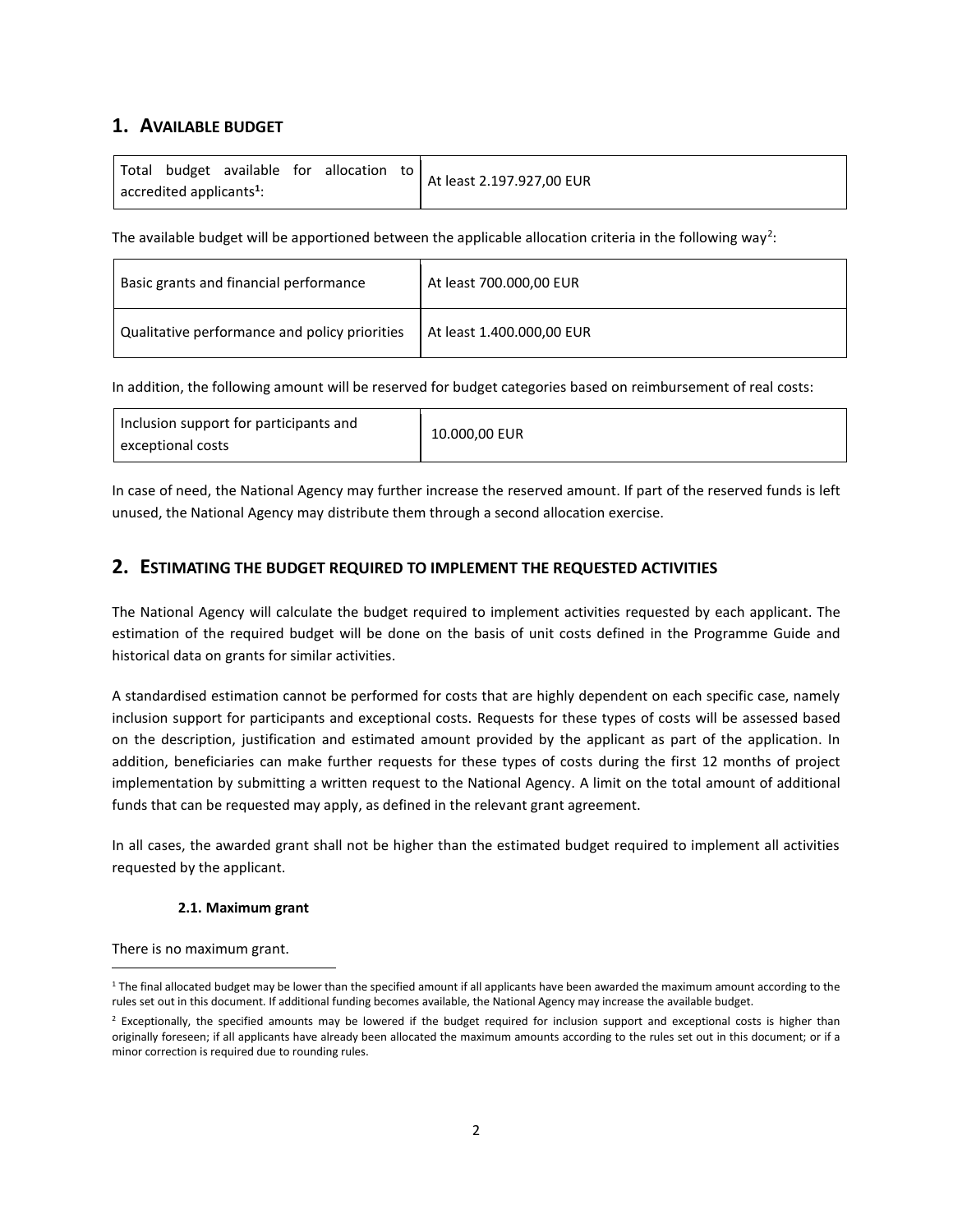#### **2.2. Competitive allocation**

If the total budget available for allocation to accredited applicants is not sufficient to provide each applicant with the budget required to implement their requested activities (taking into account the rules on maximum grant defined in section 2.1), then a competitive allocation will take place as described below in section 3. However, if the total available budget is sufficient to fully address requests of all applicants, then the budget allocation rules described in section 3 will not apply.

## **3. BUDGET ALLOCATION RULES**

Budget allocation will take place in multiple phases. In each phase, the available budget will be divided between eligible applicants based on the described criteria<sup>3</sup>.

Applicants that receive the full budget required to implement their requested activities (or that reach their maximum grant) will not participate in further allocation. Any surplus funds will be divided among other applicants based on the allocation rules as specified for each phase. All allocated amounts will be rounded to the nearest whole Euro.

#### **3.1. First phase: basic grants and financial performance**

A basic grant will be provided to each applicant at the beginning of the allocation process<sup>4</sup>. The purpose of the basic grant is to allow all accredited organisations to implement a minimum number of mobility activities and progress towards the objectives of their Erasmus Plan.

For organisations that have already completed grant agreements under their accreditation, the amount of the basic grant will be linked to their past financial performance to ensure stable and reliable funding for good performers. In this context, financial performance refers to the applicants' ability to fully use the awarded funds, as demonstrated by their results in previous grant agreements.

For newly accredited organisations, a basic grant amount will be set for all applicants (20.000,00 EUR).

The National Agency may increase the basic grant after the submission deadline, in case sufficient funds are available.

Experienced applicants (those that have been accredited through the light accreditation procedure and have completed at least one grant agreement under the VET Mobility Charter) will receive a basic grant equal to their highest absorbed amount during the last three grant agreements completed under the VET Mobility Charter.

If the budget available for allocation in this phase is not sufficient to perform the allocation in the above way, then the experienced applicants will receive an amount reduced at the same rate, and not less than the basic grant for a newly accredited applicant.

<sup>&</sup>lt;sup>3</sup> When calculating the applicants' performance, the National Agency may exclude from consideration past projects that have been negatively affected by the COVID-19 pandemic or other events outside of the beneficiary's control (*force majeure*).

 $4$  Exceptionally, if the basic grant is higher than the maximum grant, then the basic grant will be capped accordingly.